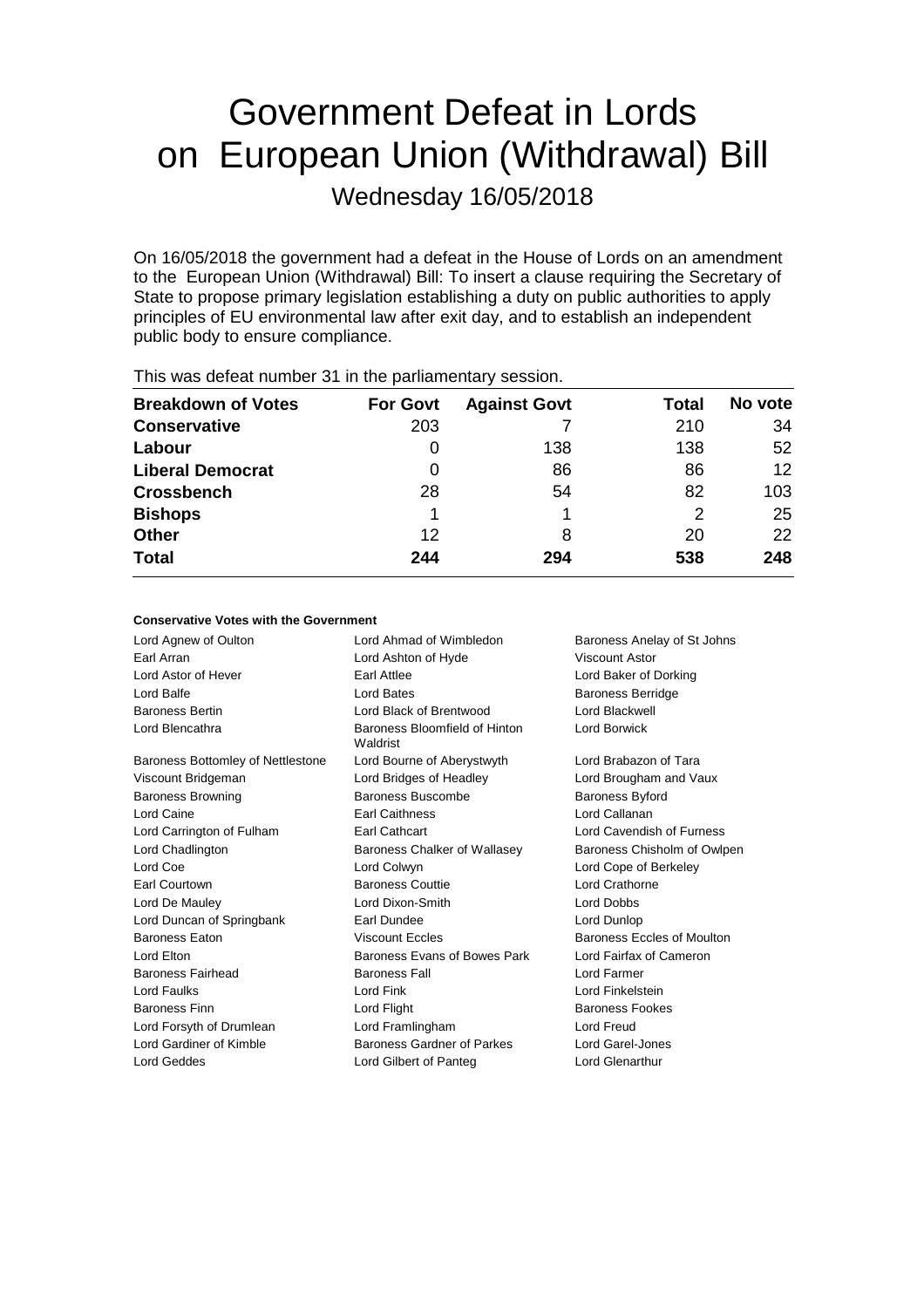**Conservative Votes against the Government** Lord Griffiths of Fforestfach Lord Hague of Richmond Lord Hamilton of Epsom Baroness Hanham Baroness Harding of Winscombe Lord Harris of Peckham Lord Hayward Baroness Helic Lord Henley Lord Higgins Lord Hill of Oareford Baroness Hodgson of Abinger Lord Hodgson of Astley Abbotts Lord Holmes of Richmond Earl Home Baroness Hooper Lord Horam Lord Howard of Rising Lord Howard of Lympne **Earl Howe Earl Howell Communist Communist** Lord Howell of Guildford Lord Hunt of Wirral Lord James of Blackheath Baroness Jenkin of Kennington Lord Jopling Lord Keen of Elie Lord King of Bridgwater Lord Kirkham Lord Kirkhope of Harrogate Lord Lamont of Lerwick Lord Lang of Monkton Lord Lansley Lord Leigh of Hurley Lord Lexden Earl Lindsay Lord Lingfield Earl Liverpool **Lord Livingston of Parkhead** Marquess of Lothian Lord MacGregor of Pulham Market Lord Mackay of Clashfern Lord Magan of Castletown Lord Mancroft Baroness Manzoor Lord Marland Lord Marlesford Lord Maude of Horsham Lord McColl of Dulwich Baroness McGregor-Smith Lord McInnes of Kilwinning Duke of Montrose Baroness Morris of Bolton Lord Moynihan Lord Naseby Lord Nash Baroness Neville-Jones Baroness Neville-Rolfe Baroness Newlove Baroness Nicholson of Winterbourne Baroness Noakes Lord Northbrook Lord Norton of Louth Lord O'Shaughnessy Baroness O'Cathain **Baroness Oppenheim-Barnes** Lord Palumbo Baroness Pidding **Lord Polace Contract Contract Lord Polace Contract Contract Contract Contract Contract Contract Contract Contract Contract Contract Contract Contract Contract Contract Contract Contract Contract Contract** Lord Price Lord Prior of Brampton Lord Rana Baroness Rawlings **Baroness Redfern** Baroness Redfern **Lord Ribeiro** Viscount Ridley **No. 2018** Lord Robathan **Baroness Rock Baroness Rock** Lord Rotherwick Lord Ryder of Wensum Lord Saatchi Lord Sassoon **Baroness Scott of Bybrook** Baroness Seccombe Earl Selborne Lord Selkirk of Douglas Lord Selsdon Lord Sheikh **Baroness Shephard of Northwold** Lord Sherbourne of Didsbury Lord Shinkwin Earl Shrewsbury Lord Skelmersdale Lord Smith of Hindhead Lord Spicer Baroness Stedman-Scott Lord Sterling of Plaistow **Lord Strathclyde** Baroness Stroud Baroness Sugg **Lord Suri** Lord Suri **Lord Swinfen** Lord Taylor of Holbeach Lord Tebbit Lord Trefgarne Viscount Trenchard Lord Trimble Lord True Lord Tugendhat **Matter State Viscount Ullswater** Baroness Vere of Norbiton Baroness Verma Lord Wakeham Lord Waldegrave of North Hill Baroness Warsi Lord Wasserman Lord Wei Lord Whitby **Baroness Wilcox** Baroness Wilcox **Baroness Williams of Trafford** Lord Wolfson of Aspley Guise Baroness Wyld Lord Young of Graffham Lord Young of Cookham Viscount Younger of Leckie

Lord Glendonbrook Lord Gold Baroness Goldie<br>
Lord Goodlad Baroness Goldie<br>
Viscount Goschen<br>
Lord Grade of Ya Viscount Goschen **Lord Grade of Yarmouth** 

Lord Bowness Lord Deben Lord Green of Hurstpierpoint Lord Patten of Barnes **Lord Renfrew of Kaimsthorn** Duke of Wellington

#### **Labour Votes with the Government**

#### **Labour Votes against the Government**

Baroness Adams of Craigielea Lord Adonis Corp. Lord Alli Lord Bach Baroness Bakewell Lord Bassam of Brighton Lord Beecham **Lord Berkeley Baroness Blackstone** 

Baroness Wheatcroft

Lord Anderson of Swansea Baroness Andrews Baroness Armstrong of Hill Top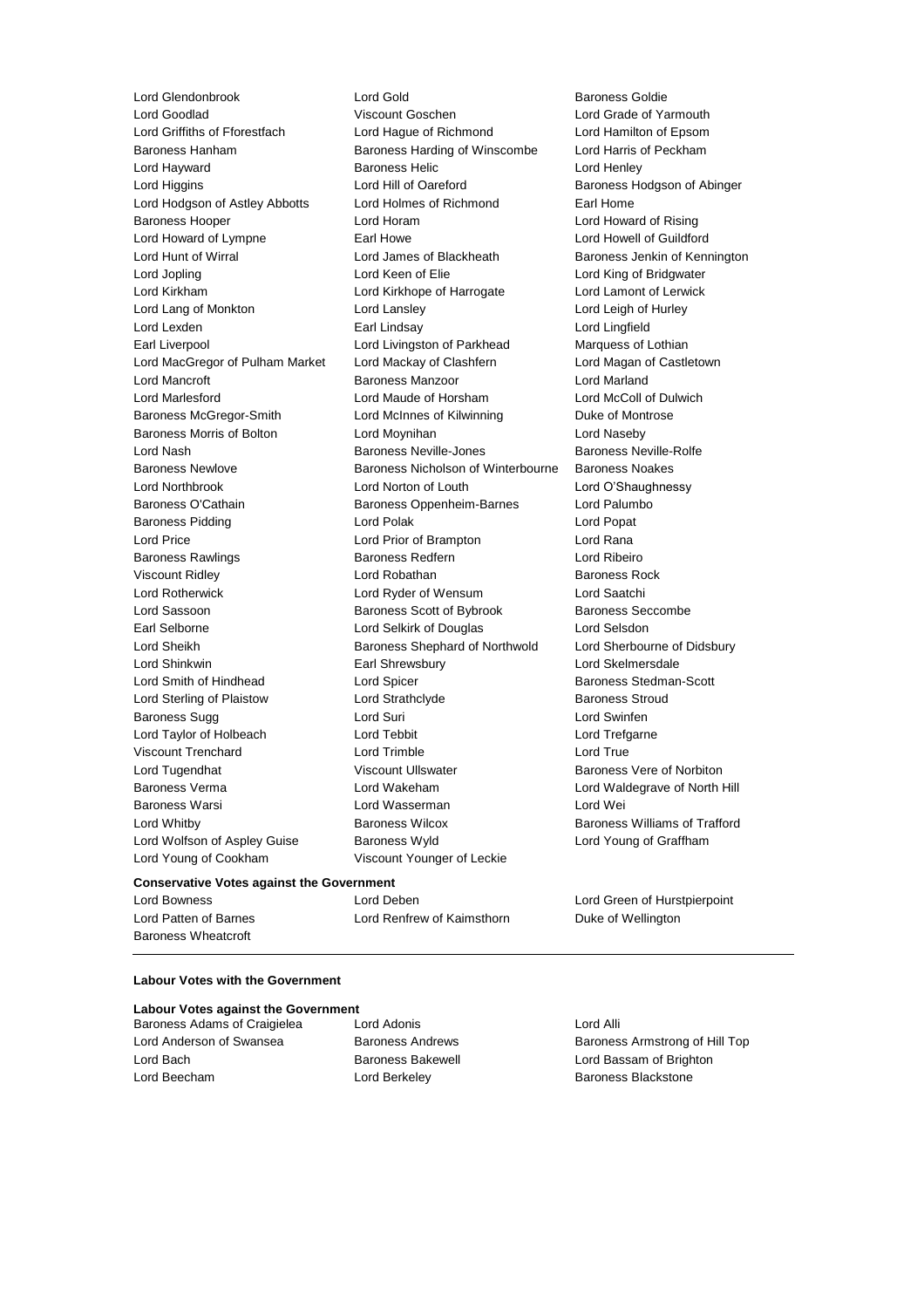Lord Hunt of Chesterton Lord Hutton of Furness Lord Wood of Anfield Lord Young of Norwood Green Baroness Young of Old Scone

Lord Blunkett Lord Boateng Lord Bradley Lord Bragg **Lord Brennan** Lord Brennan **Lord Brookman** Lord Campbell-Savours Lord Carter of Coles Lord Cashman Baroness Chakrabarti Viscount Chandos Lord Christopher Lord Clark of Windermere **Lord Collins of Highbury** Baroness Corston Baroness Crawley **Lord Cunningham of Felling Carol** Lord Darling of Roulanish Lord Davies of Oldham Lord Davies of Stamford Lord Desai Baroness Donaghy **Baroness Drake** Lord Drayson Lord Dubs Lord Elder Lord Falconer of Thoroton Lord Faulkner of Worcester Lord Foulkes of Cumnock Baroness Gale Lord Giddens Lord Glasman Baroness Golding Lord Gordon of Strathblane Baroness Goudie Lord Grantchester Lord Griffiths of Burry Port Lord Grocott Lord Hain Viscount Hanworth Lord Harris of Haringey Lord Haskel Lord Haworth **Baroness Hayter of Kentish Town** Baroness Healy of Primrose Hill Baroness Henig **Baroness Hilton of Eggardon** Lord Hollick Baroness Hollis of Heigham Lord Hoyle Lord Hord Hughes of Woodside<br>
Lord Hunt of Chesterton Lord Hutton of Furness Lord Irvine of Lairg Baroness Jay of Paddington Baroness Jones of Whitchurch Lord Jones Lord Judd **Baroness Kennedy of The Shaws** Lord Kennedy of Southwark Baroness Kennedy of Cradley **Baroness Kingsmill** Baroness Kinnock of Holyhead Lord Kinnock **Lord Knight of Weymouth** Baroness Lawrence of Clarendon Lord Layard Lord Lea of Crondall Lord Lennie Baroness Liddell of Coatdyke Lord Liddle Lord Lines Lord Lipsey Baroness Lister of Burtersett Lord MacKenzie of Culkein Lord Mandelson Baroness Massey of Darwen Lord Maxton Lord McAvoy Baroness McIntosh of Hudnall Lord McKenzie of Luton Lord Mendelsohn Lord Monks Lord Moonie Lord Morris of Aberavon Baroness Morris of Yardley Lord Morris of Handsworth Lord Murphy of Torfaen Lord Parekh **Lord Pendry Communist Lord Pendry Baroness Pitkeathley** Lord Ponsonby of Shulbrede Lord Prescott Baroness Primarolo Lord Puttnam Baroness Quin Lord Radice Lord Rea **Baroness Rebuck** Lord Reid of Cardowan **Lord Reid of Cardowan** Lord Rogers of Riverside Lord Rooker Lord Rosser Lord Rowlands **Lord Sawyer Lord Sawyer Baroness Sherlock** Viscount Simon Baroness Smith of Basildon Lord Snape Lord Stevenson of Balmacara Lord Stone of Blackheath Baroness Taylor of Bolton Lord Tomlinson Lord Touhig Lord Triesman Lord Tunnicliffe **Lord Turnberg Community** Baroness Warwick of Undercliffe Lord Watson of Invergowrie **Baroness Wheeler** Baroness Whitaker Lord Whitty **Lord Williams of Elvel** Lord Winston

#### **Liberal Democrat Votes with the Government**

#### **Liberal Democrat Votes against the Government**

| Lord Addington<br>Lord Alderdice                                        | Lord Allan of Hallam           |
|-------------------------------------------------------------------------|--------------------------------|
| Baroness Bakewell of Hardington<br><b>Baroness Barker</b><br>Mandeville | Lord Beith                     |
| Baroness Benjamin<br>Baroness Bonham-Carter of Yarnbury                 | Baroness Bowles of Berkhamsted |
| <b>Baroness Brinton</b><br>Lord Bruce of Bennachie                      | Lord Burnett                   |
| <b>Baroness Burt of Solihull</b><br>Lord Campbell of Pittenweem         | Lord Chidgey                   |
| <b>Lord Cotter</b><br>Lord Clement-Jones                                | Lord Dholakia                  |
| <b>Baroness Doocey</b><br>Baroness Falkner of Margravine                | <b>Baroness Featherstone</b>   |
| Lord Foster of Bath<br>Lord Fox                                         | Baroness Garden of Frognal     |
| Lord German<br>Earl Glasgow                                             | Lord Goddard of Stockport      |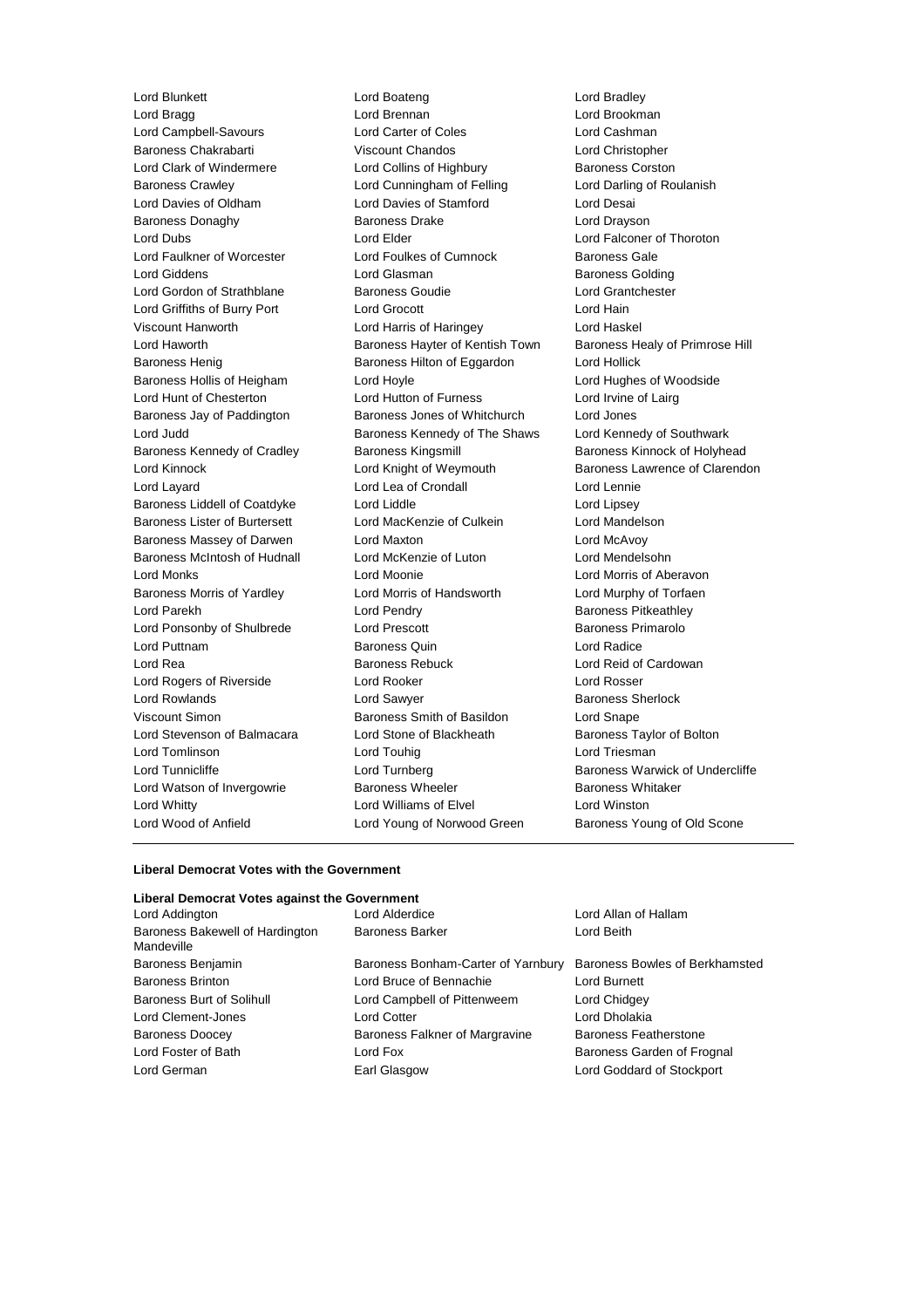Lord Greaves **Baroness Grender** Baroness Hamwee<br>
Baroness Haris of Richmond Baroness Humphrevs **Baroness Haris Lord Hussain** Baroness Harris of Richmond Baroness Humphreys Baroness Hussein-Ece Baroness Janke Lord Jones of Cheltenham Lord Kirkwood of Kirkhope **Baroness Kramer Lord Lee of Trafford Lord Lee of Trafford** Lord Maclennan of Rogart Baroness Maddock Lord Marks of Henley-on-Thames Lord McNally Lord Newby Baroness Northover Lord Paddick **Lord Palmer of Childs Hill** Baroness Parminter<br>Baroness Pinnock **Lord Purvis of Tweed** Baroness Randerso Lord Razzall Lord Redesdale Lord Rennard Lord Roberts of Llandudno Lord Rodgers of Quarry Bank Baroness Scott of Needham Market Lord Scriven **Lord Sharkey Constant Constant Lord Sharkey Baroness Sheehan** Lord Shipley Lord Shutt of Greetland Baroness Smith of Newnham Lord Steel of Aikwood Lord Stephen Lord Stoneham of Droxford Lord Storey **Lord Strasburger** Lord Strasburger **Lord Strasburger** Lord Stunell Baroness Suttie Lord Taverne Lord Teverson Lord Thomas of Gresford **Baroness Thomas of Winchester** Baroness Thornhill Viscount Thurso Lord Tope Lord Tyler Baroness Tyler of Enfield Lord Vallance of Tummel Lord Verjee Lord Wallace of Saltaire **Lord Wallace of Tankerness** Baroness Walmsley Lord Willis of Knaresborough Lord Wrigglesworth

Lord Purvis of Tweed Baroness Randerson

## **Crossbench Votes with the Government**

Lord Woolf

Lord Brown of Eaton-under-Heywood Baroness Cox Lord Craig of Radley Viscount Craigavon Lord Dannatt Baroness Deech Lord Eames **Earl Erroll** Earl Erroll **Earl Erroll** Earl Erroll **Lord Green of Deddington** Lord Greenway Earl Hay of Kinnoull Lord Hogan-Howe Lord Hope of Craighead Lord Hylton Lord Hylton Lord Judge Lord Kilclooney **Lord Laming** Lord Laming **Lord Luce** Lord Ramsbotham Viscount Slim Lord St John of Bletso Lord Thurlow Lord Trevethin and Oaksey Lord Turnbull

#### **Crossbench Votes against the Government**

Lord Bilimoria **Lord Birt** Baroness Brown of Cambridge **Lord Birt** Baroness Brown of Cambridge Lord Butler of Brockwell Baroness Butler-Sloss Baroness Campbell of Surbiton Earl Clancarty Viscount Colville of Culross Lord Cromwell Lord Curry of Kirkharle **Lord Dear** Lord Dear **Baroness D'Souza** Lord Dykes **Baroness Finlay of Llandaff** Baroness Greengross **Baroness** Greengross Baroness Grey-Thompson Lord Hannay of Chiswick Lord Harries of Pentregarth Baroness Hayman **Baroness Howe of Idlicote** Lord Jay of Ewelme Lord Kerr of Kinlochard Baroness Kidron Lord Krebs Baroness Lane-Fox of Soho Earl Listowel **Earl Long Earl Long Lord Loomba** Lord Low of Dalston **Countess of Mar** Baroness Masham of Ilton Lord Mitchell Baroness Neuberger Baroness O'Neill of Bengarve Lord Pannick **Lord Patel Baroness Prashar** Lord Patel **Baroness Prashar** Lord Rees of Ludlow Lord Ricketts Lord Rowe-Beddoe Lord Russell of Liverpool **Earl Sandwich Communist Communist Communist Communist Communist Communist Communist Communist Communist Communist Communist Communist Communist Communist Communist Communist Communist Communist C** Baroness Stern Lord Stevens of Kirkwhelpington Lord Trees Lord Warner Baroness Watkins of Tavistock Lord Wilson of Dinton Lord Wilson of Tillyorn **Baroness Worthington** Baroness Young of Hornsey

Lord Aberdare Lord Berkeley of Knighton Lord Best

Earl Lytton Lord Palmer Lord Phillips of Worth Matravers

**Bishop Votes with the Government** Bishop of Chester